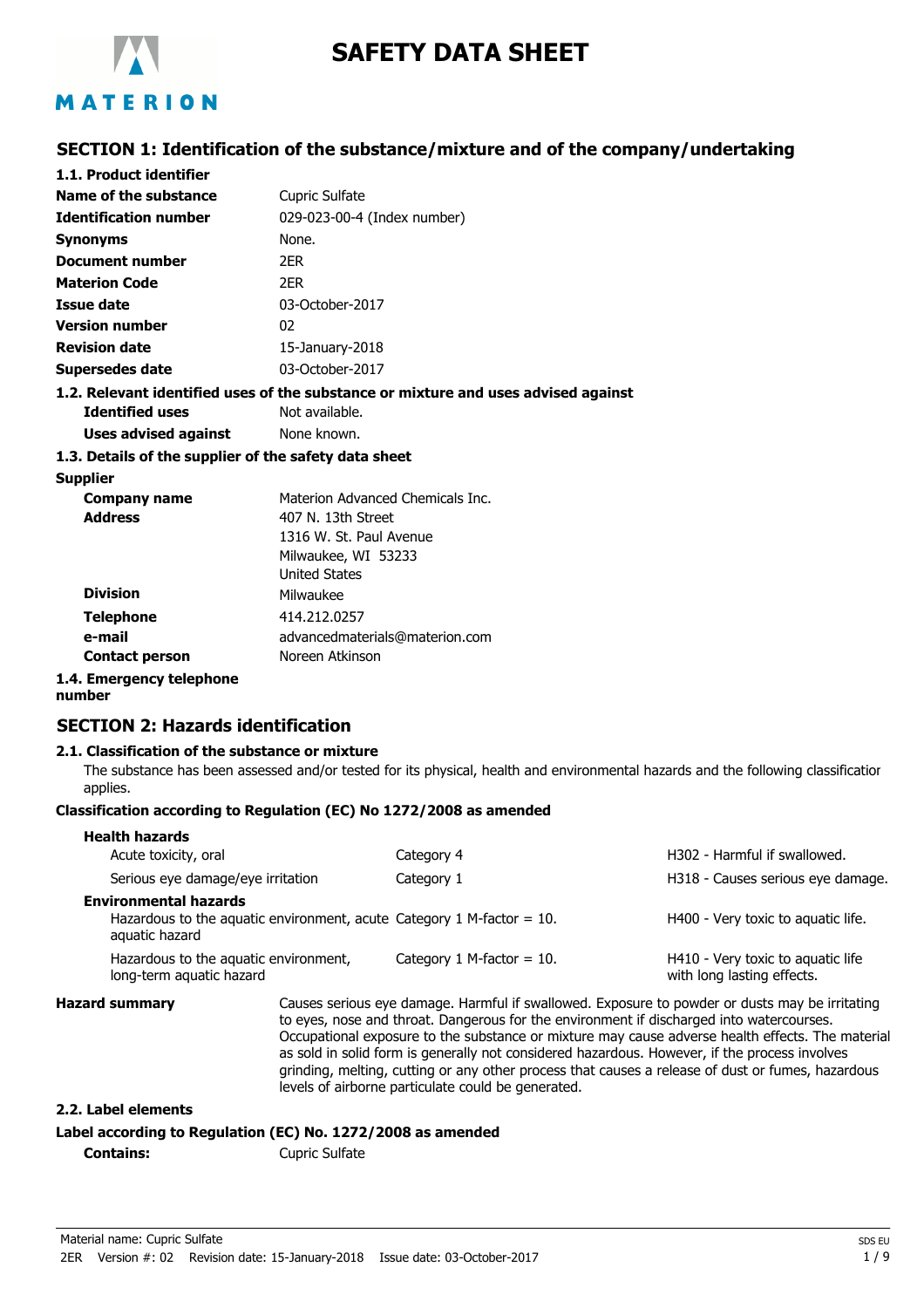**Hazard pictograms**



| Signal word                              | Danger                                                                                                                                                                                                                                                                   |
|------------------------------------------|--------------------------------------------------------------------------------------------------------------------------------------------------------------------------------------------------------------------------------------------------------------------------|
| <b>Hazard statements</b>                 |                                                                                                                                                                                                                                                                          |
| H302                                     | Harmful if swallowed.                                                                                                                                                                                                                                                    |
| H318                                     | Causes serious eye damage.                                                                                                                                                                                                                                               |
| H400                                     | Very toxic to aquatic life.                                                                                                                                                                                                                                              |
| H410                                     | Very toxic to aquatic life with long lasting effects.                                                                                                                                                                                                                    |
| <b>Precautionary statements</b>          |                                                                                                                                                                                                                                                                          |
| <b>Prevention</b>                        |                                                                                                                                                                                                                                                                          |
| P <sub>260</sub>                         | Do not breathe dust.                                                                                                                                                                                                                                                     |
| P <sub>264</sub>                         | Wash thoroughly after handling.                                                                                                                                                                                                                                          |
| P <sub>270</sub>                         | Do not eat, drink or smoke when using this product.                                                                                                                                                                                                                      |
| P <sub>273</sub>                         | Avoid release to the environment.                                                                                                                                                                                                                                        |
| P <sub>280</sub>                         | Wear eye protection/face protection.                                                                                                                                                                                                                                     |
| <b>Response</b>                          |                                                                                                                                                                                                                                                                          |
| $P301 + P312$                            | IF SWALLOWED: Call a POISON CENTRE/doctor if you feel unwell.                                                                                                                                                                                                            |
| P330                                     | Rinse mouth.                                                                                                                                                                                                                                                             |
| $P305 + P351 + P338$                     | IF IN EYES: Rinse cautiously with water for several minutes. Remove contact lenses, if present and<br>easy to do. Continue rinsing.                                                                                                                                      |
| P310                                     | Immediately call a POISON CENTRE/doctor.                                                                                                                                                                                                                                 |
| P391                                     | Collect spillage.                                                                                                                                                                                                                                                        |
| <b>Storage</b>                           | Store away from incompatible materials.                                                                                                                                                                                                                                  |
| <b>Disposal</b>                          |                                                                                                                                                                                                                                                                          |
| P501                                     | Dispose of contents/container in accordance with local/regional/national/international regulations.                                                                                                                                                                      |
| <b>Supplemental label</b><br>information | 100 % of the mixture consists of component(s) of unknown acute dermal toxicity. 100 % of the<br>mixture consists of component(s) of unknown acute inhalation toxicity.<br>For further information, please contact the Product Stewardship Department at +1.800.862.4118. |
| 2.3. Other hazards                       | Not a PBT or yPvB substance or mixture.                                                                                                                                                                                                                                  |

## **SECTION 3: Composition/information on ingredients**

**3.1. Substances**

| <b>General information</b> |  |
|----------------------------|--|
| Chemical name              |  |

| <b>Chemical name</b>   | $\frac{0}{0}$ | No.                    | CAS-No. / EC REACH Registration No. INDEX No.                                        |              | <b>Notes</b> |
|------------------------|---------------|------------------------|--------------------------------------------------------------------------------------|--------------|--------------|
| Cupric Sulfate         | 100           | 7758-99-8<br>231-847-6 |                                                                                      | 029-023-00-4 | $M = 10$     |
| <b>Classification:</b> |               |                        | Acute Tox. 4; H302, Eye Dam. 1; H318, Aguatic Acute 1; H400, Aguatic Chronic 1; H410 |              |              |

## **List of abbreviations and symbols that may be used above**

#: This substance has been assigned Union workplace exposure limit(s).

M: M-factor

PBT: persistent, bioaccumulative and toxic substance.

vPvB: very persistent and very bioaccumulative substance.

All concentrations are in percent by weight unless ingredient is a gas. Gas concentrations are in percent by volume.

**General information**

**Composition comments** The full text for all H-statements is displayed in section 16.

## **SECTION 4: First aid measures**

Ensure that medical personnel are aware of the material(s) involved, and take precautions to protect themselves. Show this safety data sheet to the doctor in attendance.

## **4.1. Description of first aid measures**

| <b>Inhalation</b>   | Move to fresh air. Call a physician if symptoms develop or persist.                                                                                                                             |
|---------------------|-------------------------------------------------------------------------------------------------------------------------------------------------------------------------------------------------|
| <b>Skin contact</b> | Wash off with soap and water. Get medical attention if irritation develops and persists.                                                                                                        |
| Eye contact         | Do not rub eyes. Immediately flush eyes with plenty of water for at least 15 minutes. Remove<br>contact lenses, if present and easy to do. Continue rinsing. Get medical attention immediately. |
| <b>Ingestion</b>    | Rinse mouth. If vomiting occurs, keep head low so that stomach content doesn't get into the lungs.<br>Get medical advice/attention if you feel unwell.                                          |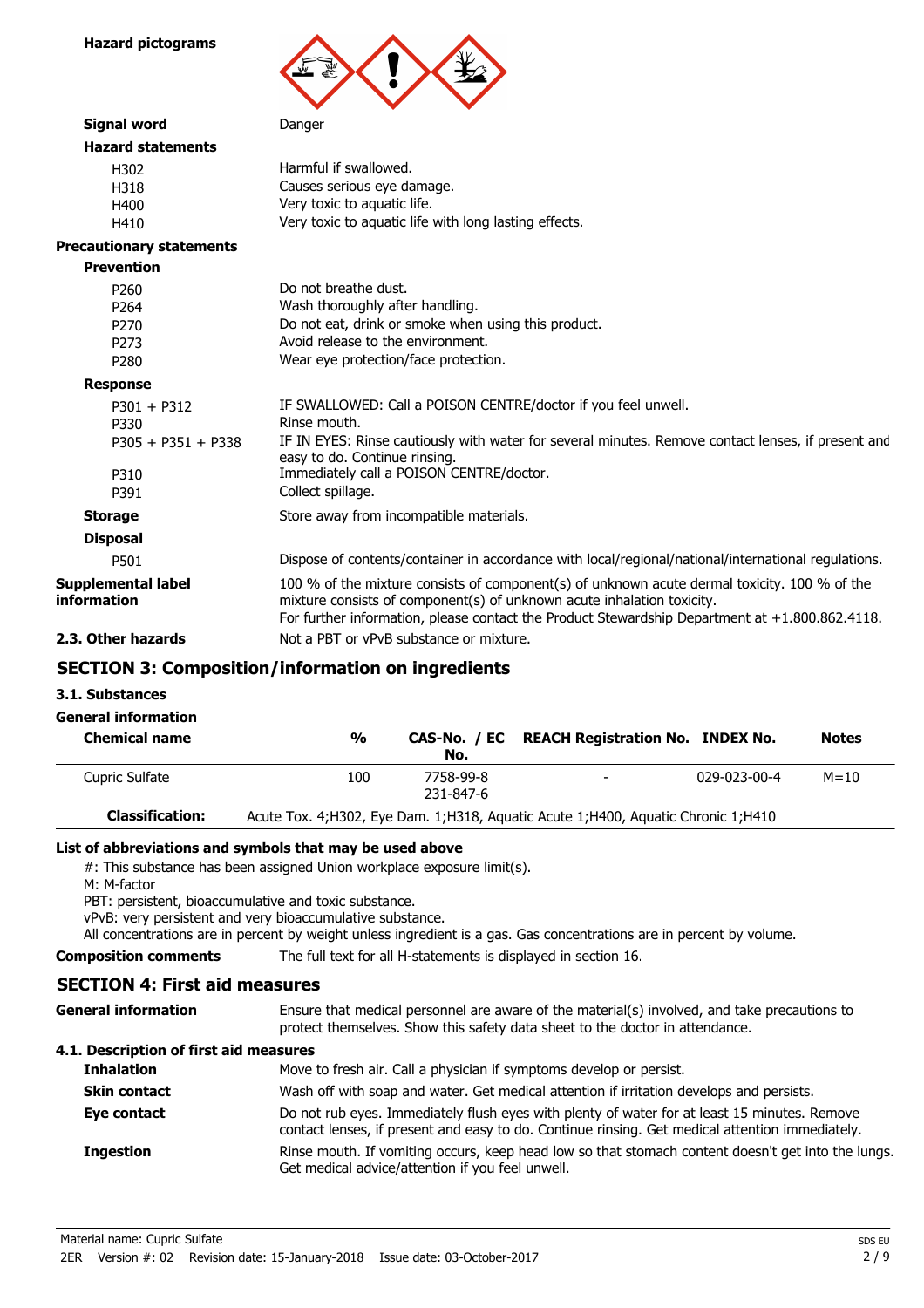| 4.2. Most important                                                                      | Severe eye irritation. Symptoms may include stinging, tearing, redness, swelling, and blurred vision.                                       |
|------------------------------------------------------------------------------------------|---------------------------------------------------------------------------------------------------------------------------------------------|
| symptoms and effects, both                                                               | Permanent eye damage including blindness could result. Dusts may irritate the respiratory tract,                                            |
| acute and delayed                                                                        | skin and eyes.                                                                                                                              |
| 4.3. Indication of any<br>immediate medical attention<br>and special treatment<br>needed | Provide general supportive measures and treat symptomatically. Keep victim warm. Keep victim<br>under observation. Symptoms may be delayed. |

## **SECTION 5: Firefighting measures**

| <b>General fire hazards</b>                                                                | No unusual fire or explosion hazards noted.                                                   |
|--------------------------------------------------------------------------------------------|-----------------------------------------------------------------------------------------------|
| 5.1. Extinguishing media<br><b>Suitable extinguishing</b><br>media                         | Water fog. Foam. Dry chemical powder. Carbon dioxide (CO2).                                   |
| Unsuitable extinguishing<br>media                                                          | Do not use water jet as an extinguisher, as this will spread the fire.                        |
| 5.2. Special hazards arising<br>from the substance or<br>mixture                           | During fire, gases hazardous to health may be formed.                                         |
| 5.3. Advice for firefighters<br><b>Special protective</b><br>equipment for<br>firefighters | Self-contained breathing apparatus and full protective clothing must be worn in case of fire. |
| <b>Special firefighting</b><br>procedures                                                  | Use water spray to cool unopened containers.                                                  |
| <b>Specific methods</b>                                                                    | Use standard firefighting procedures and consider the hazards of other involved materials.    |

## **SECTION 6: Accidental release measures**

## **6.1. Personal precautions, protective equipment and emergency procedures**

| For non-emergency<br>personnel                                                 | Keep unnecessary personnel away. Keep people away from and upwind of spill/leak. Wear<br>appropriate protective equipment and clothing during clean-up. Do not touch damaged containers<br>or spilled material unless wearing appropriate protective clothing. Ensure adequate ventilation.<br>Local authorities should be advised if significant spillages cannot be contained. For personal<br>protection, see section 8 of the SDS.                           |
|--------------------------------------------------------------------------------|------------------------------------------------------------------------------------------------------------------------------------------------------------------------------------------------------------------------------------------------------------------------------------------------------------------------------------------------------------------------------------------------------------------------------------------------------------------|
| For emergency<br>responders                                                    | Keep unnecessary personnel away. Use personal protection recommended in Section 8 of the SDS.                                                                                                                                                                                                                                                                                                                                                                    |
| 6.2. Environmental<br>precautions                                              | Avoid release to the environment. Inform appropriate managerial or supervisory personnel of all<br>environmental releases. Prevent further leakage or spillage if safe to do so. Avoid discharge into<br>drains, water courses or onto the ground.                                                                                                                                                                                                               |
| 6.3. Methods and material for<br>containment and cleaning up                   | Avoid the generation of dusts during clean-up. Collect dust using a vacuum cleaner equipped with<br>HEPA filter. Prevent product from entering drains. Stop the flow of material, if this is without risk.                                                                                                                                                                                                                                                       |
|                                                                                | Large Spills: Wet down with water and dike for later disposal. Absorb in vermiculite, dry sand or<br>earth and place into containers. Shovel the material into waste container. Following product<br>recovery, flush area with water.                                                                                                                                                                                                                            |
|                                                                                | Small Spills: Sweep up or vacuum up spillage and collect in suitable container for disposal. Wipe up<br>with absorbent material (e.g. cloth, fleece). Clean surface thoroughly to remove residual<br>contamination.                                                                                                                                                                                                                                              |
|                                                                                | Never return spills to original containers for re-use.                                                                                                                                                                                                                                                                                                                                                                                                           |
| 6.4. Reference to other<br>sections                                            | For personal protection, see section 8 of the SDS. For waste disposal, see section 13 of the SDS.                                                                                                                                                                                                                                                                                                                                                                |
| <b>SECTION 7: Handling and storage</b>                                         |                                                                                                                                                                                                                                                                                                                                                                                                                                                                  |
| 7.1. Precautions for safe<br>handling                                          | Minimise dust generation and accumulation. Provide appropriate exhaust ventilation at places<br>where dust is formed. Do not breathe dust. Do not get this material in contact with eyes. Do not<br>taste or swallow. Avoid prolonged exposure. When using, do not eat, drink or smoke. Wear<br>appropriate personal protective equipment. Wash hands thoroughly after handling. Avoid release to<br>the environment. Observe good industrial hygiene practices. |
| 7.2. Conditions for safe<br>storage, including any<br><i>incompatibilities</i> | Store in original tightly closed container. Store in a well-ventilated place. Store away from<br>incompatible materials (see Section 10 of the SDS).                                                                                                                                                                                                                                                                                                             |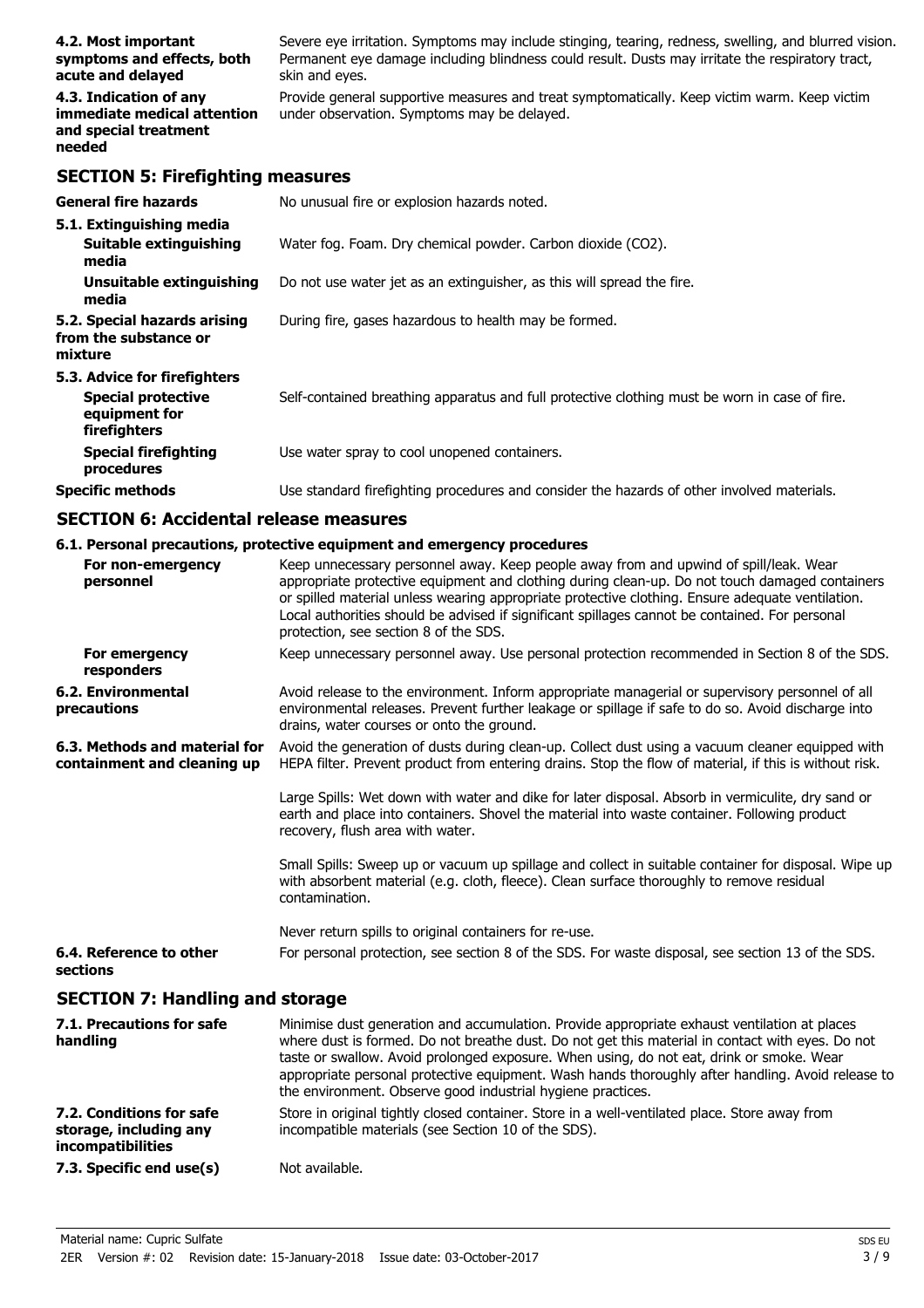## **SECTION 8: Exposure controls/personal protection**

#### **8.1. Control parameters**

### **Occupational exposure limits**

## **Austria. MAK List, OEL Ordinance (GwV), BGBl. II, no. 184/2001**

| Material                                                                                                                                         | <b>Type</b> | <b>Value</b>           | Form                      |
|--------------------------------------------------------------------------------------------------------------------------------------------------|-------------|------------------------|---------------------------|
| Cupric Sulfate (CAS<br>7758-99-8)                                                                                                                | <b>MAK</b>  | 1 mg/m3                | Inhalable fraction.       |
|                                                                                                                                                  |             | $0,1$ mg/m3            | Fume and respirable dust. |
|                                                                                                                                                  | <b>STEL</b> | $4$ mg/m $3$           | Inhalable fraction.       |
|                                                                                                                                                  |             | $0.4$ mg/m3            | Fume and respirable dust. |
| Bulgaria. OELs. Regulation No 13 on protection of workers against risks of exposure to chemical agents at work<br><b>Material</b>                | <b>Type</b> | <b>Value</b>           |                           |
| Cupric Sulfate (CAS<br>7758-99-8)                                                                                                                | <b>TWA</b>  | 1 mg/m $3$             |                           |
| Estonia. OELs. Occupational Exposure Limits of Hazardous Substances. (Annex of Regulation No. 293 of 18<br>September 2001)                       |             |                        |                           |
| <b>Material</b>                                                                                                                                  | <b>Type</b> | <b>Value</b>           | Form                      |
| Cupric Sulfate (CAS<br>7758-99-8)                                                                                                                | <b>TWA</b>  | 1 mg/m3                | Total dust.               |
|                                                                                                                                                  |             | $0,2 \text{ mg/m}$     | Respirable dust.          |
| <b>Finland. Workplace Exposure Limits</b><br><b>Material</b>                                                                                     | <b>Type</b> | <b>Value</b>           |                           |
| Cupric Sulfate (CAS<br>7758-99-8)                                                                                                                | <b>TWA</b>  | 1 mg/m3                |                           |
| Germany. DFG MAK List (advisory OELs). Commission for the Investigation of Health Hazards of Chemical<br><b>Compounds in the Work Area (DFG)</b> |             |                        |                           |
| <b>Material</b>                                                                                                                                  | <b>Type</b> | <b>Value</b>           | <b>Form</b>               |
| Cupric Sulfate (CAS<br>7758-99-8)                                                                                                                | <b>TWA</b>  | $0,01 \,\mathrm{mg/m}$ | Respirable fraction.      |
| Hungary. OELs. Joint Decree on Chemical Safety of Workplaces<br><b>Material</b>                                                                  | <b>Type</b> | <b>Value</b>           |                           |
| Cupric Sulfate (CAS<br>7758-99-8)                                                                                                                | <b>STEL</b> | $4$ mg/m $3$           |                           |
|                                                                                                                                                  | <b>TWA</b>  | 1 mg/m3                |                           |
| <b>Italy. Occupational Exposure Limits</b>                                                                                                       |             |                        |                           |
| <b>Material</b>                                                                                                                                  | <b>Type</b> | <b>Value</b>           | Form                      |
| Cupric Sulfate (CAS<br>7758-99-8)                                                                                                                | <b>TWA</b>  | 1 mg/m $3$             | Dust and mist.            |
|                                                                                                                                                  |             | $0,2$ mg/m $3$         | Fume.                     |
| Lithuania. OELs. Limit Values for Chemical Substances, General Requirements                                                                      |             |                        |                           |
| <b>Material</b>                                                                                                                                  | <b>Type</b> | <b>Value</b>           | <b>Form</b>               |
| Cupric Sulfate (CAS<br>7758-99-8)                                                                                                                | <b>TWA</b>  | $1$ mg/m $3$           | Inhalable fraction.       |
|                                                                                                                                                  |             | $0,2$ mg/m3            | Respirable fraction.      |
| <b>Netherlands. OELs (binding)</b><br><b>Material</b>                                                                                            | <b>Type</b> | <b>Value</b>           | <b>Form</b>               |
| Cupric Sulfate (CAS<br>7758-99-8)                                                                                                                | <b>TWA</b>  | $0,1$ mg/m3            | Inhalable fraction.       |
| Poland. MACs. Regulation regarding maximum permissible concentrations and intensities of harmful factors in the<br>work environment, Annex 1     |             |                        |                           |
| <b>Material</b>                                                                                                                                  | <b>Type</b> | <b>Value</b>           |                           |
| Cupric Sulfate (CAS<br>7758-99-8)                                                                                                                | <b>TWA</b>  | $0,2$ mg/m3            |                           |
| Slovakia. OELs. Regulation No. 300/2007 concerning protection of health in work with chemical agents<br><b>Material</b>                          | <b>Type</b> | <b>Value</b>           | Form                      |
| Cupric Sulfate (CAS<br>7758-99-8)                                                                                                                | <b>TWA</b>  | 1 mg/m3                | Inhalable fraction.       |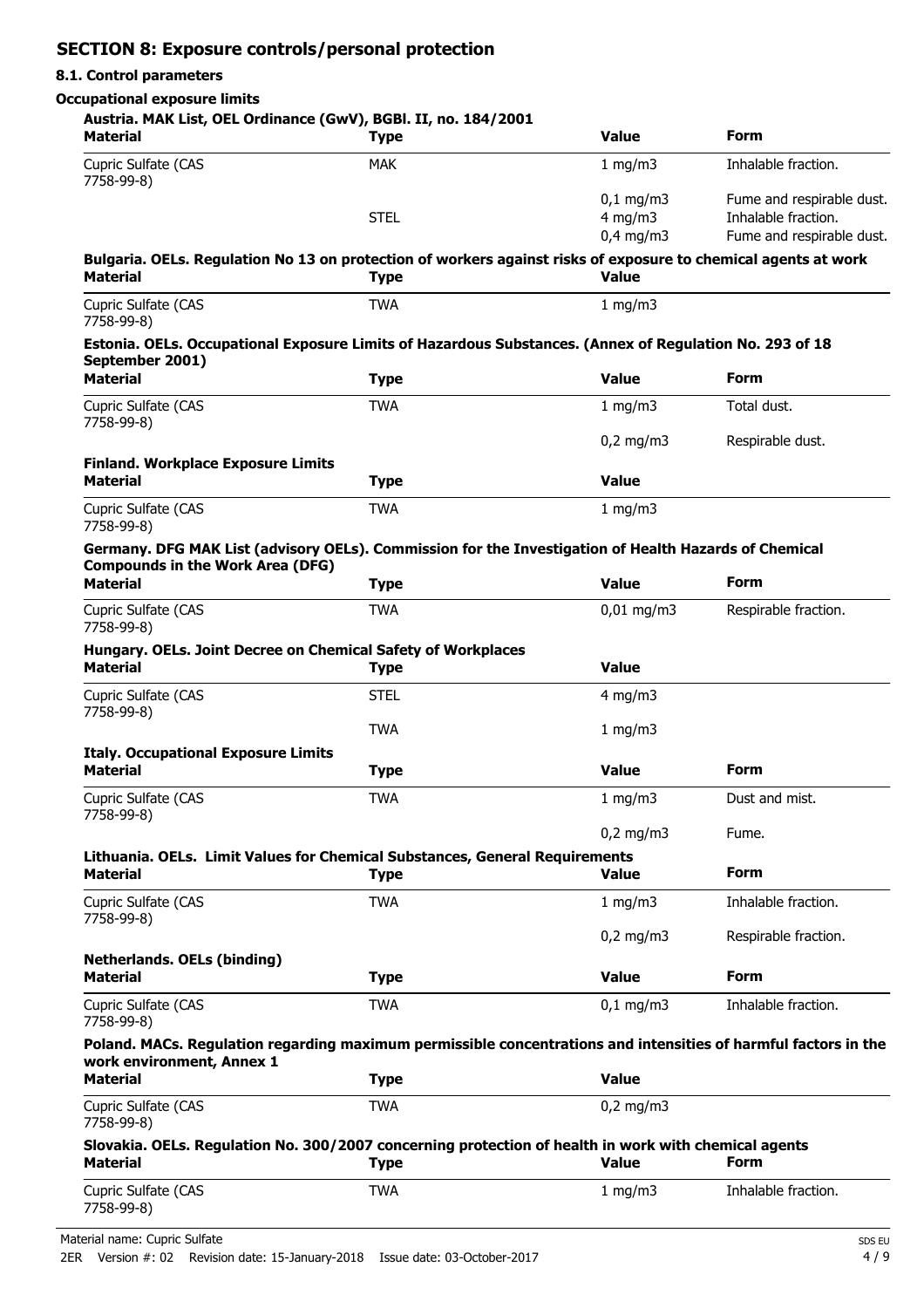| <b>Material</b>                                                 | Slovakia. OELs. Regulation No. 300/2007 concerning protection of health in work with chemical agents<br><b>Type</b>                                                                                                                                                                                                                                                                                                                                                                                                                                                                                                                                                                                                                                                                                                 | <b>Value</b> | <b>Form</b>         |
|-----------------------------------------------------------------|---------------------------------------------------------------------------------------------------------------------------------------------------------------------------------------------------------------------------------------------------------------------------------------------------------------------------------------------------------------------------------------------------------------------------------------------------------------------------------------------------------------------------------------------------------------------------------------------------------------------------------------------------------------------------------------------------------------------------------------------------------------------------------------------------------------------|--------------|---------------------|
|                                                                 |                                                                                                                                                                                                                                                                                                                                                                                                                                                                                                                                                                                                                                                                                                                                                                                                                     | $0,2$ mg/m3  | Respirable fume.    |
|                                                                 | Slovenia. OELs. Regulations concerning protection of workers against risks due to exposure to chemicals while<br>working (Official Gazette of the Republic of Slovenia)                                                                                                                                                                                                                                                                                                                                                                                                                                                                                                                                                                                                                                             |              |                     |
| <b>Material</b>                                                 | <b>Type</b>                                                                                                                                                                                                                                                                                                                                                                                                                                                                                                                                                                                                                                                                                                                                                                                                         | <b>Value</b> | <b>Form</b>         |
| Cupric Sulfate (CAS<br>7758-99-8)                               | <b>TWA</b>                                                                                                                                                                                                                                                                                                                                                                                                                                                                                                                                                                                                                                                                                                                                                                                                          | 1 mg/m3      | Inhalable fraction. |
| <b>Material</b>                                                 | Sweden. OELs. Work Environment Authority (AV), Occupational Exposure Limit Values (AFS 2015:7)<br><b>Type</b>                                                                                                                                                                                                                                                                                                                                                                                                                                                                                                                                                                                                                                                                                                       | <b>Value</b> | <b>Form</b>         |
| Cupric Sulfate (CAS<br>7758-99-8)                               | <b>TWA</b>                                                                                                                                                                                                                                                                                                                                                                                                                                                                                                                                                                                                                                                                                                                                                                                                          | 1 mg/m $3$   | Total dust.         |
|                                                                 |                                                                                                                                                                                                                                                                                                                                                                                                                                                                                                                                                                                                                                                                                                                                                                                                                     | $0,2$ mg/m3  | Respirable dust.    |
| Switzerland. SUVA Grenzwerte am Arbeitsplatz<br><b>Material</b> | <b>Type</b>                                                                                                                                                                                                                                                                                                                                                                                                                                                                                                                                                                                                                                                                                                                                                                                                         | <b>Value</b> | <b>Form</b>         |
| Cupric Sulfate (CAS<br>7758-99-8)                               | <b>STEL</b>                                                                                                                                                                                                                                                                                                                                                                                                                                                                                                                                                                                                                                                                                                                                                                                                         | $0,2$ mg/m3  | Inhalable dust.     |
|                                                                 | <b>TWA</b>                                                                                                                                                                                                                                                                                                                                                                                                                                                                                                                                                                                                                                                                                                                                                                                                          | $0,1$ mg/m3  | Inhalable dust.     |
| <b>Biological limit values</b>                                  | No biological exposure limits noted for the ingredient(s).                                                                                                                                                                                                                                                                                                                                                                                                                                                                                                                                                                                                                                                                                                                                                          |              |                     |
| <b>Recommended monitoring</b><br>procedures                     | Follow standard monitoring procedures.                                                                                                                                                                                                                                                                                                                                                                                                                                                                                                                                                                                                                                                                                                                                                                              |              |                     |
| <b>Derived no effect levels</b><br>(DNELs)                      | Not available.                                                                                                                                                                                                                                                                                                                                                                                                                                                                                                                                                                                                                                                                                                                                                                                                      |              |                     |
| <b>Predicted no effect</b><br>concentrations (PNECs)            | Not available.                                                                                                                                                                                                                                                                                                                                                                                                                                                                                                                                                                                                                                                                                                                                                                                                      |              |                     |
| 8.2. Exposure controls                                          |                                                                                                                                                                                                                                                                                                                                                                                                                                                                                                                                                                                                                                                                                                                                                                                                                     |              |                     |
| <b>Appropriate engineering</b><br>controls                      | Good general ventilation (typically 10 air changes per hour) should be used. Ventilation rates should<br>be matched to conditions. If applicable, use process enclosures, local exhaust ventilation, or other<br>engineering controls to maintain airborne levels below recommended exposure limits. If exposure<br>limits have not been established, maintain airborne levels to an acceptable level. If engineering<br>measures are not sufficient to maintain concentrations of dust particulates below the OEL<br>(occupational exposure limit), suitable respiratory protection must be worn. If material is ground,<br>cut, or used in any operation which may generate dusts, use appropriate local exhaust ventilation<br>to keep exposures below the recommended exposure limits. Provide eyewash station. |              |                     |
|                                                                 | Individual protection measures, such as personal protective equipment                                                                                                                                                                                                                                                                                                                                                                                                                                                                                                                                                                                                                                                                                                                                               |              |                     |
| <b>General information</b>                                      | Use personal protective equipment as required. Personal protection equipment should be chosen<br>according to the CEN standards and in discussion with the supplier of the personal protective<br>equipment.                                                                                                                                                                                                                                                                                                                                                                                                                                                                                                                                                                                                        |              |                     |
| <b>Eye/face protection</b>                                      | Wear safety glasses with side shields (or goggles) and a face shield.                                                                                                                                                                                                                                                                                                                                                                                                                                                                                                                                                                                                                                                                                                                                               |              |                     |
| <b>Skin protection</b>                                          |                                                                                                                                                                                                                                                                                                                                                                                                                                                                                                                                                                                                                                                                                                                                                                                                                     |              |                     |
| - Hand protection                                               | Wear appropriate chemical resistant gloves.                                                                                                                                                                                                                                                                                                                                                                                                                                                                                                                                                                                                                                                                                                                                                                         |              |                     |
| - Other                                                         | Wear suitable protective clothing.                                                                                                                                                                                                                                                                                                                                                                                                                                                                                                                                                                                                                                                                                                                                                                                  |              |                     |
| <b>Respiratory protection</b>                                   | Wear respirator with dust filter.                                                                                                                                                                                                                                                                                                                                                                                                                                                                                                                                                                                                                                                                                                                                                                                   |              |                     |
| <b>Thermal hazards</b>                                          | Wear appropriate thermal protective clothing, when necessary.                                                                                                                                                                                                                                                                                                                                                                                                                                                                                                                                                                                                                                                                                                                                                       |              |                     |
| <b>Hygiene measures</b>                                         | Keep away from food and drink. Always observe good personal hygiene measures, such as washing<br>after handling the material and before eating, drinking, and/or smoking. Routinely wash work<br>clothing and protective equipment to remove contaminants.                                                                                                                                                                                                                                                                                                                                                                                                                                                                                                                                                          |              |                     |
| <b>Environmental exposure</b><br>controls                       | Inform appropriate managerial or supervisory personnel of all environmental releases.                                                                                                                                                                                                                                                                                                                                                                                                                                                                                                                                                                                                                                                                                                                               |              |                     |

## **SECTION 9: Physical and chemical properties**

## **9.1. Information on basic physical and chemical properties**

| <b>Appearance</b>      |                |
|------------------------|----------------|
| <b>Physical state</b>  | Solid.         |
| Form                   | Powder.        |
| Colour                 | Not available. |
| Odour                  | Not available. |
| <b>Odour threshold</b> | Not available. |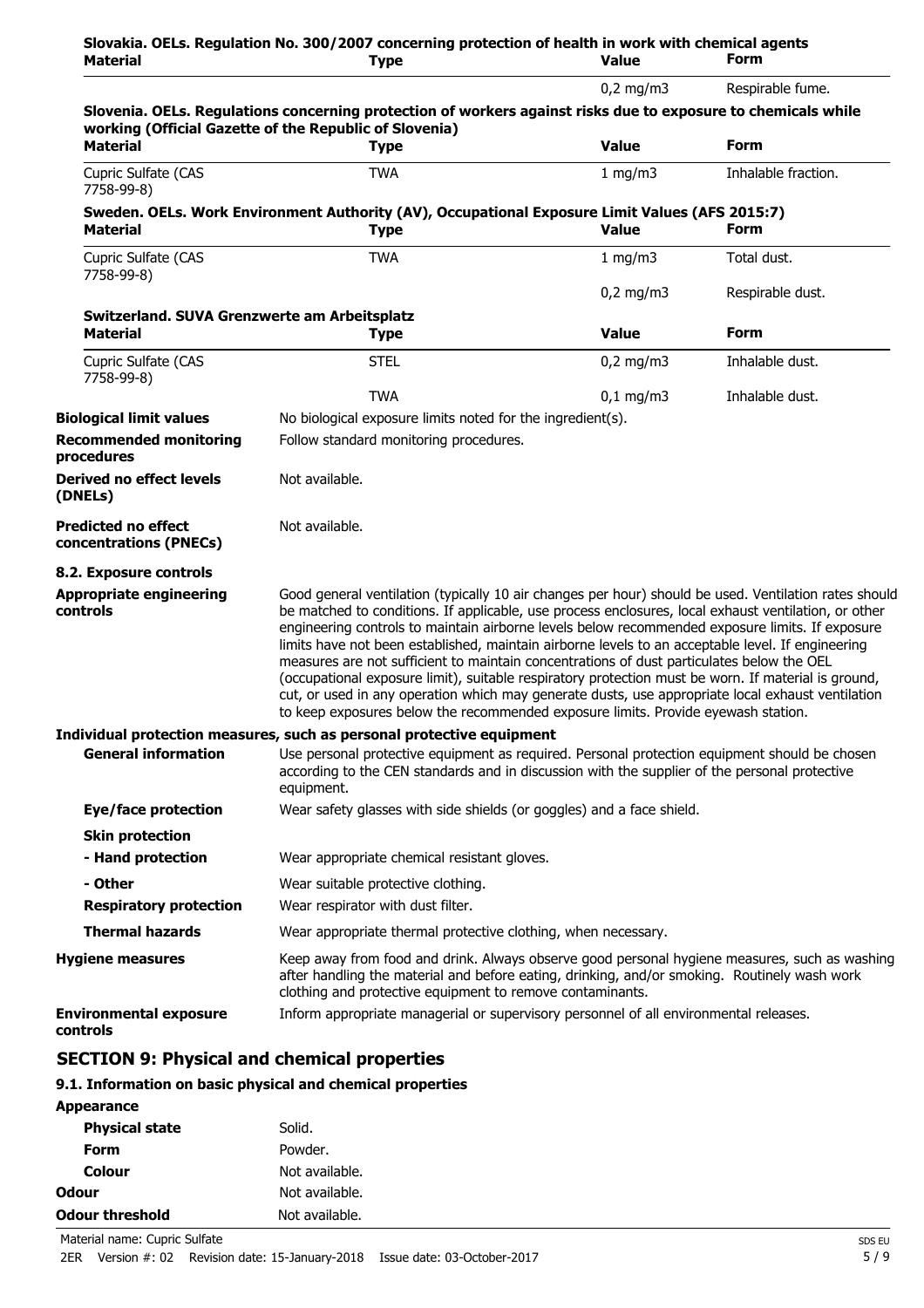| рH                                                  | 4 0,2 molar aqueous solution                         |  |  |
|-----------------------------------------------------|------------------------------------------------------|--|--|
| <b>Melting point/freezing point</b>                 | $> 110$ °C ( $> 230$ °F)                             |  |  |
| Initial boiling point and                           | $> 150$ °C ( $> 302$ °F)                             |  |  |
| boiling range                                       |                                                      |  |  |
| <b>Flash point</b>                                  | Not available.                                       |  |  |
| <b>Evaporation rate</b>                             | Not available.                                       |  |  |
| <b>Flammability (solid, gas)</b>                    | Not available.                                       |  |  |
| <b>Upper/lower flammability or explosive limits</b> |                                                      |  |  |
| <b>Flammability limit - lower</b><br>(%)            | Not available.                                       |  |  |
| <b>Flammability limit -</b><br>upper $(\% )$        | Not available.                                       |  |  |
| Vapour pressure                                     | < 0,0000001 kPa at 25 °C                             |  |  |
| <b>Vapour density</b>                               | Not available.                                       |  |  |
| <b>Relative density</b>                             | Not available.                                       |  |  |
| Solubility(ies)                                     |                                                      |  |  |
| <b>Solubility (water)</b>                           | Not available.                                       |  |  |
| <b>Partition coefficient</b><br>(n-octanol/water)   | Not available.                                       |  |  |
| <b>Auto-ignition temperature</b>                    | Not available.                                       |  |  |
| <b>Decomposition temperature</b>                    | $> 110$ °C ( $> 230$ °F)<br>$> 150$ °C ( $> 302$ °F) |  |  |
| <b>Viscosity</b>                                    | Not available.                                       |  |  |
| <b>Explosive properties</b>                         | Not explosive.                                       |  |  |
| <b>Oxidising properties</b>                         | Not oxidising.                                       |  |  |
| 9.2. Other information                              |                                                      |  |  |
| <b>Density</b>                                      | 2,29 g/cm3 estimated at 15,6 $^{\circ}$ C            |  |  |
| <b>Molecular formula</b>                            | Cu.H2-O4-S,5H2-O                                     |  |  |
| <b>Molecular weight</b>                             | 249,69 g/mol                                         |  |  |
| <b>Specific gravity</b>                             | 2,29 at 15,6 °C                                      |  |  |

## **SECTION 10: Stability and reactivity**

| 10.1. Reactivity                            | The product is stable and non-reactive under normal conditions of use, storage and transport. |
|---------------------------------------------|-----------------------------------------------------------------------------------------------|
| 10.2. Chemical stability                    | Material is stable under normal conditions.                                                   |
| 10.3. Possibility of hazardous<br>reactions | No dangerous reaction known under conditions of normal use.                                   |
| 10.4. Conditions to avoid                   | Contact with incompatible materials.                                                          |
| 10.5. Incompatible materials                | Strong oxidising agents.                                                                      |
| 10.6. Hazardous<br>decomposition products   | No hazardous decomposition products are known.                                                |

## **SECTION 11: Toxicological information**

**General information CCCUPATION** Occupational exposure to the substance or mixture may cause adverse effects.

| Information on likely routes of exposure |                                                                                                                                                                                                                             |
|------------------------------------------|-----------------------------------------------------------------------------------------------------------------------------------------------------------------------------------------------------------------------------|
| <b>Inhalation</b>                        | Dust may irritate respiratory system. Prolonged inhalation may be harmful.                                                                                                                                                  |
| <b>Skin contact</b>                      | Dust or powder may irritate the skin.                                                                                                                                                                                       |
| Eye contact                              | Causes serious eye damage.                                                                                                                                                                                                  |
| <b>Ingestion</b>                         | Harmful if swallowed.                                                                                                                                                                                                       |
| <b>Symptoms</b>                          | Severe eye irritation. Symptoms may include stinging, tearing, redness, swelling, and blurred<br>vision. Permanent eye damage including blindness could result. Dusts may irritate the respiratory<br>tract, skin and eyes. |

## **11.1. Information on toxicological effects**

| <b>Acute toxicity</b> | Harmful if swallowed. |
|-----------------------|-----------------------|
|                       |                       |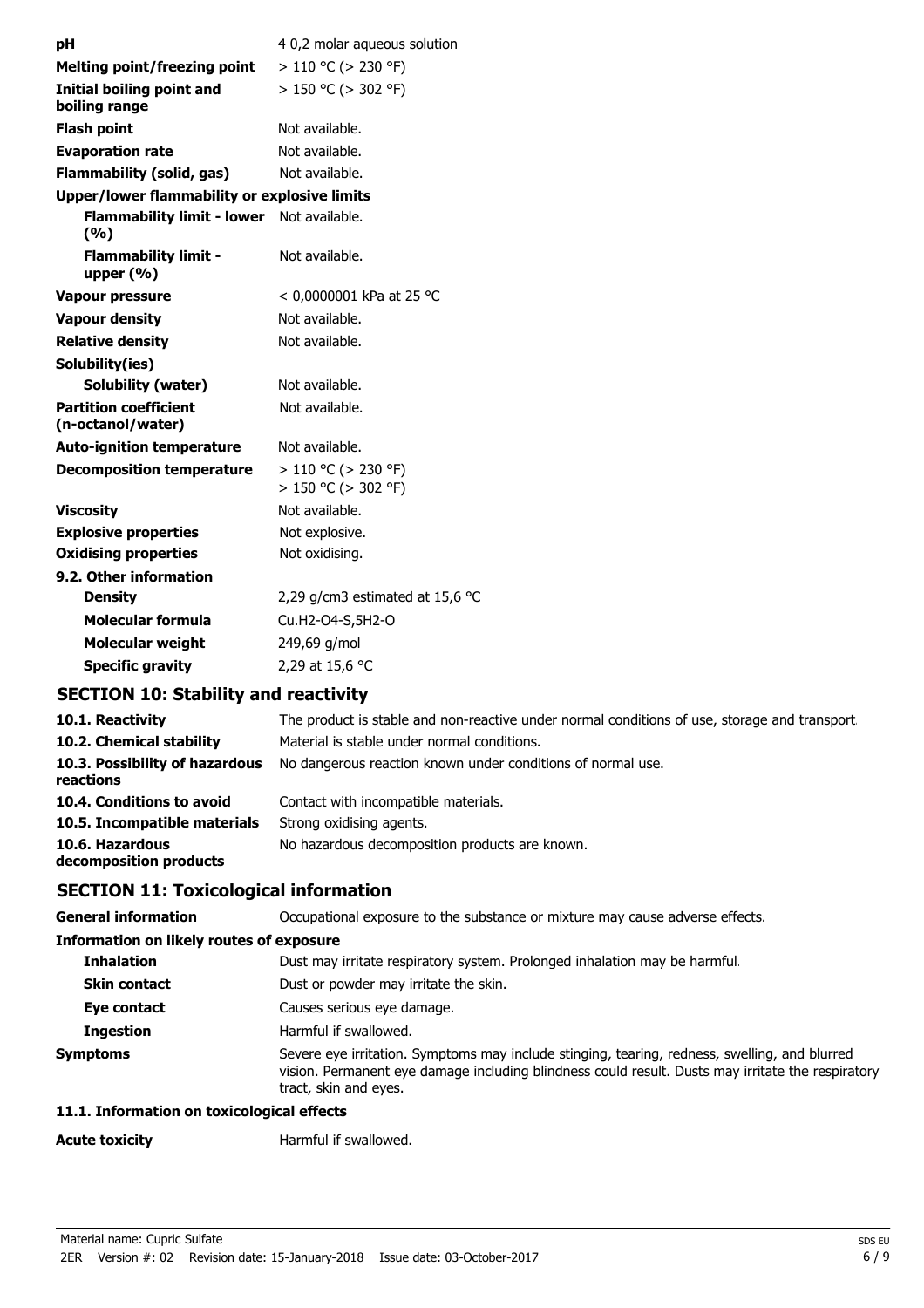| <b>Product</b>                                                               | <b>Species</b>                                                                                                                                                                             |                                                                              | <b>Test results</b>                                                                                          |
|------------------------------------------------------------------------------|--------------------------------------------------------------------------------------------------------------------------------------------------------------------------------------------|------------------------------------------------------------------------------|--------------------------------------------------------------------------------------------------------------|
| Cupric Sulfate (CAS 7758-99-8)                                               |                                                                                                                                                                                            |                                                                              |                                                                                                              |
| <u>Acute</u>                                                                 |                                                                                                                                                                                            |                                                                              |                                                                                                              |
| Oral                                                                         |                                                                                                                                                                                            |                                                                              |                                                                                                              |
| LD50                                                                         | Rat                                                                                                                                                                                        |                                                                              | 960 mg/kg                                                                                                    |
|                                                                              |                                                                                                                                                                                            | * Estimates for product may be based on additional component data not shown. |                                                                                                              |
| <b>Skin corrosion/irritation</b>                                             | Due to partial or complete lack of data the classification is not possible.                                                                                                                |                                                                              |                                                                                                              |
| Serious eye damage/eye                                                       |                                                                                                                                                                                            | Causes serious eye damage.                                                   |                                                                                                              |
| irritation                                                                   |                                                                                                                                                                                            |                                                                              |                                                                                                              |
| <b>Respiratory sensitisation</b>                                             |                                                                                                                                                                                            | Due to partial or complete lack of data the classification is not possible.  |                                                                                                              |
| <b>Skin sensitisation</b>                                                    |                                                                                                                                                                                            | Due to partial or complete lack of data the classification is not possible.  |                                                                                                              |
| <b>Germ cell mutagenicity</b>                                                |                                                                                                                                                                                            | Due to partial or complete lack of data the classification is not possible.  |                                                                                                              |
| Carcinogenicity                                                              |                                                                                                                                                                                            | Due to partial or complete lack of data the classification is not possible.  |                                                                                                              |
| at work (as amended)<br>Not listed.                                          |                                                                                                                                                                                            |                                                                              | Hungary. 26/2000 EüM Ordinance on protection against and preventing risk relating to exposure to carcinogens |
| <b>Reproductive toxicity</b>                                                 |                                                                                                                                                                                            | Due to partial or complete lack of data the classification is not possible.  |                                                                                                              |
| <b>Specific target organ toxicity</b>                                        |                                                                                                                                                                                            | Due to partial or complete lack of data the classification is not possible.  |                                                                                                              |
| - single exposure                                                            |                                                                                                                                                                                            |                                                                              |                                                                                                              |
| <b>Specific target organ toxicity</b><br>- repeated exposure                 |                                                                                                                                                                                            | Due to partial or complete lack of data the classification is not possible.  |                                                                                                              |
| <b>Aspiration hazard</b>                                                     |                                                                                                                                                                                            | Due to partial or complete lack of data the classification is not possible.  |                                                                                                              |
| Mixture versus substance<br>information                                      | No information available.                                                                                                                                                                  |                                                                              |                                                                                                              |
| <b>Other information</b>                                                     | Not available.                                                                                                                                                                             |                                                                              |                                                                                                              |
| <b>SECTION 12: Ecological information</b>                                    |                                                                                                                                                                                            |                                                                              |                                                                                                              |
| 12.1. Toxicity                                                               |                                                                                                                                                                                            | Very toxic to aquatic life with long lasting effects.                        |                                                                                                              |
| <b>Product</b>                                                               |                                                                                                                                                                                            | <b>Species</b>                                                               | <b>Test results</b>                                                                                          |
| Cupric Sulfate (CAS 7758-99-8)                                               |                                                                                                                                                                                            |                                                                              |                                                                                                              |
| <b>Aquatic</b>                                                               |                                                                                                                                                                                            |                                                                              |                                                                                                              |
| Crustacea                                                                    | <b>EC50</b>                                                                                                                                                                                | Water flea (Daphnia magna)                                                   | 0,0058 - 0,0073 mg/l, 48 hours                                                                               |
| Fish                                                                         | LC50                                                                                                                                                                                       | Bluegill (Lepomis macrochirus)                                               | 0,66 - 1,15 mg/l, 96 hours                                                                                   |
| * Estimates for product may be based on additional component data not shown. |                                                                                                                                                                                            |                                                                              |                                                                                                              |
| 12.2. Persistence and<br>degradability                                       |                                                                                                                                                                                            |                                                                              |                                                                                                              |
| 12.3. Bioaccumulative<br>potential                                           | No data available.                                                                                                                                                                         |                                                                              |                                                                                                              |
| <b>Partition coefficient</b><br>n-octanol/water (log Kow)                    | Not available.                                                                                                                                                                             |                                                                              |                                                                                                              |
| <b>Bioconcentration factor (BCF)</b>                                         | Not available.                                                                                                                                                                             |                                                                              |                                                                                                              |
| 12.4. Mobility in soil                                                       | No data available.                                                                                                                                                                         |                                                                              |                                                                                                              |
| 12.5. Results of PBT<br>and vPvB                                             |                                                                                                                                                                                            | Not a PBT or yPvB substance or mixture.                                      |                                                                                                              |
| assessment                                                                   |                                                                                                                                                                                            |                                                                              |                                                                                                              |
| 12.6. Other adverse effects                                                  | No other adverse environmental effects (e.g. ozone depletion, photochemical ozone creation<br>potential, endocrine disruption, global warming potential) are expected from this component. |                                                                              |                                                                                                              |
| 12.7. Additional information                                                 |                                                                                                                                                                                            |                                                                              |                                                                                                              |
| Estonia Dangerous substances in groundwater Data                             |                                                                                                                                                                                            |                                                                              |                                                                                                              |
| Cupric Sulfate (CAS 7758-99-8)                                               |                                                                                                                                                                                            | Copper (Cu) 1000 UG/L<br>Copper (Cu) 15 UG/L                                 |                                                                                                              |
| Estonia Dangerous substances in soil Data                                    |                                                                                                                                                                                            |                                                                              |                                                                                                              |
| Cupric Sulfate (CAS 7758-99-8)                                               |                                                                                                                                                                                            | Copper (Cu) 100 mg/kg<br>Copper (Cu) 150 mg/kg<br>Copper (Cu) 500 mg/kg      |                                                                                                              |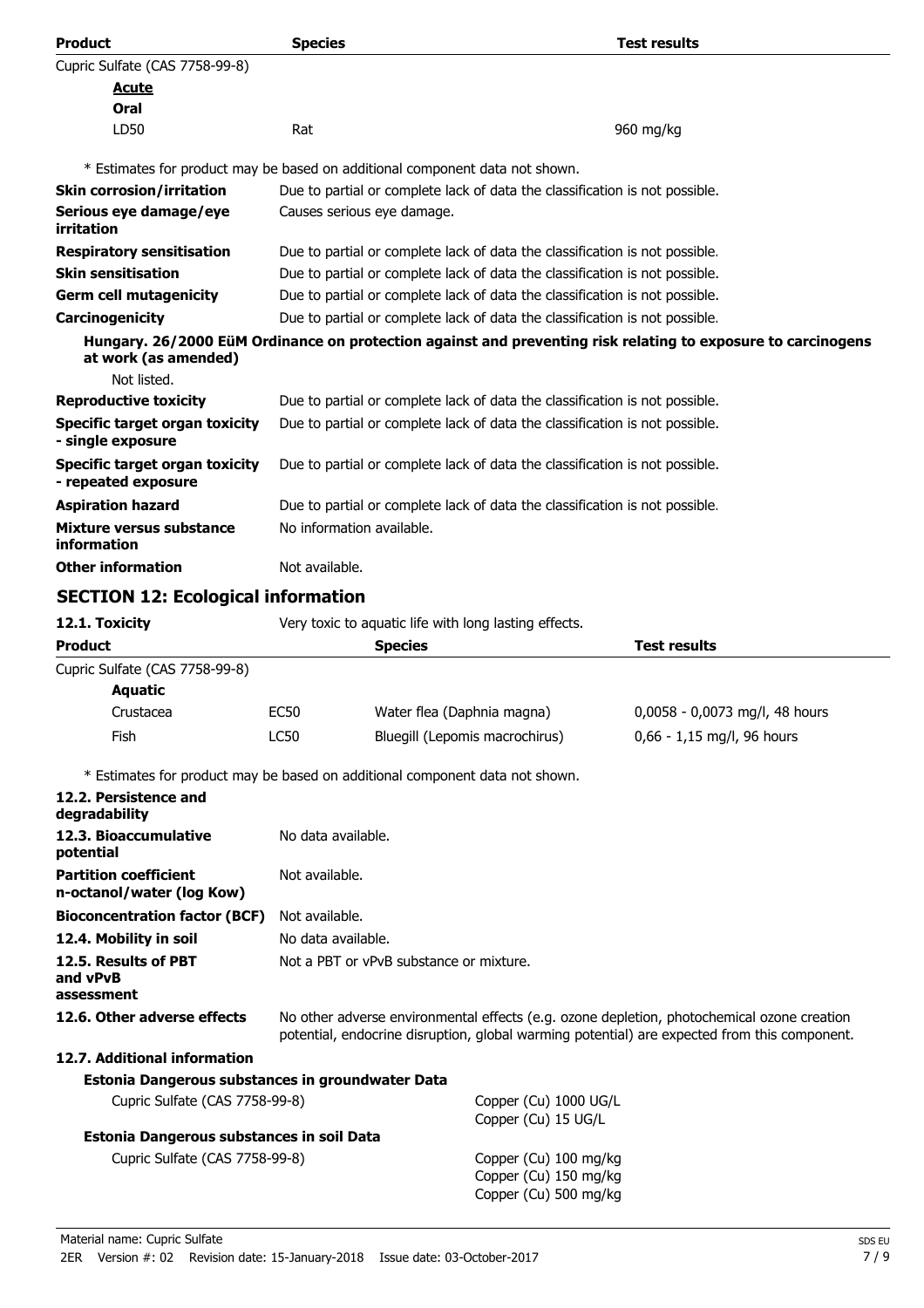## **SECTION 13: Disposal considerations**

#### **13.1. Waste treatment methods** Dispose of in accordance with local regulations. Empty containers or liners may retain some product residues. This material and its container must be disposed of in a safe manner (see: Disposal instructions). **Residual waste** Since emptied containers may retain product residue, follow label warnings even after container is emptied. Empty containers should be taken to an approved waste handling site for recycling or disposal. **Contaminated packaging EU waste code** The Waste code should be assigned in discussion between the user, the producer and the waste disposal company. Collect and reclaim or dispose in sealed containers at licensed waste disposal site. Do not allow this material to drain into sewers/water supplies. Do not contaminate ponds, waterways or ditches with chemical or used container. Dispose of contents/container in accordance with local/regional/national/international regulations. **Disposal methods/information Special precautions Dispose in accordance with all applicable regulations.**

**SECTION 14: Transport information**

**ADR**

14.1. - 14.6.: Not regulated as dangerous goods.

#### **RID**

14.1. - 14.6.: Not regulated as dangerous goods.

#### **ADN**

14.1. - 14.6.: Not regulated as dangerous goods.

#### **IATA**

14.1. - 14.6.: Not regulated as dangerous goods.

#### **IMDG**

14.1. - 14.6.: Not regulated as dangerous goods.

## **SECTION 15: Regulatory information**

**15.1. Safety, health and environmental regulations/legislation specific for the substance or mixture**

#### **EU regulations**

**Regulation (EC) No. 1005/2009 on substances that deplete the ozone layer, Annex I and II, as amended** Not listed.

**Regulation (EC) No. 850/2004 On persistent organic pollutants, Annex I as amended**

#### Not listed.

**Regulation (EU) No. 649/2012 concerning the export and import of dangerous chemicals, Annex I, Part 1 as amended**

#### Not listed.

**Regulation (EU) No. 649/2012 concerning the export and import of dangerous chemicals, Annex I, Part 2 as amended**

#### Not listed.

**Regulation (EU) No. 649/2012 concerning the export and import of dangerous chemicals, Annex I, Part 3 as amended**

Not listed.

**Regulation (EU) No. 649/2012 concerning the export and import of dangerous chemicals, Annex V as amended** Not listed.

**Regulation (EC) No. 166/2006 Annex II Pollutant Release and Transfer Registry, as amended** Cupric Sulfate (CAS 7758-99-8)

**Regulation (EC) No. 1907/2006, REACH Article 59(10) Candidate List as currently published by ECHA** Not listed.

#### **Authorisations**

**Regulation (EC) No. 1907/2006, REACH Annex XIV Substances subject to authorization, as amended** Not listed.

#### **Restrictions on use**

**Regulation (EC) No. 1907/2006, REACH Annex XVII Substances subject to restriction on marketing and use as amended**

Not listed.